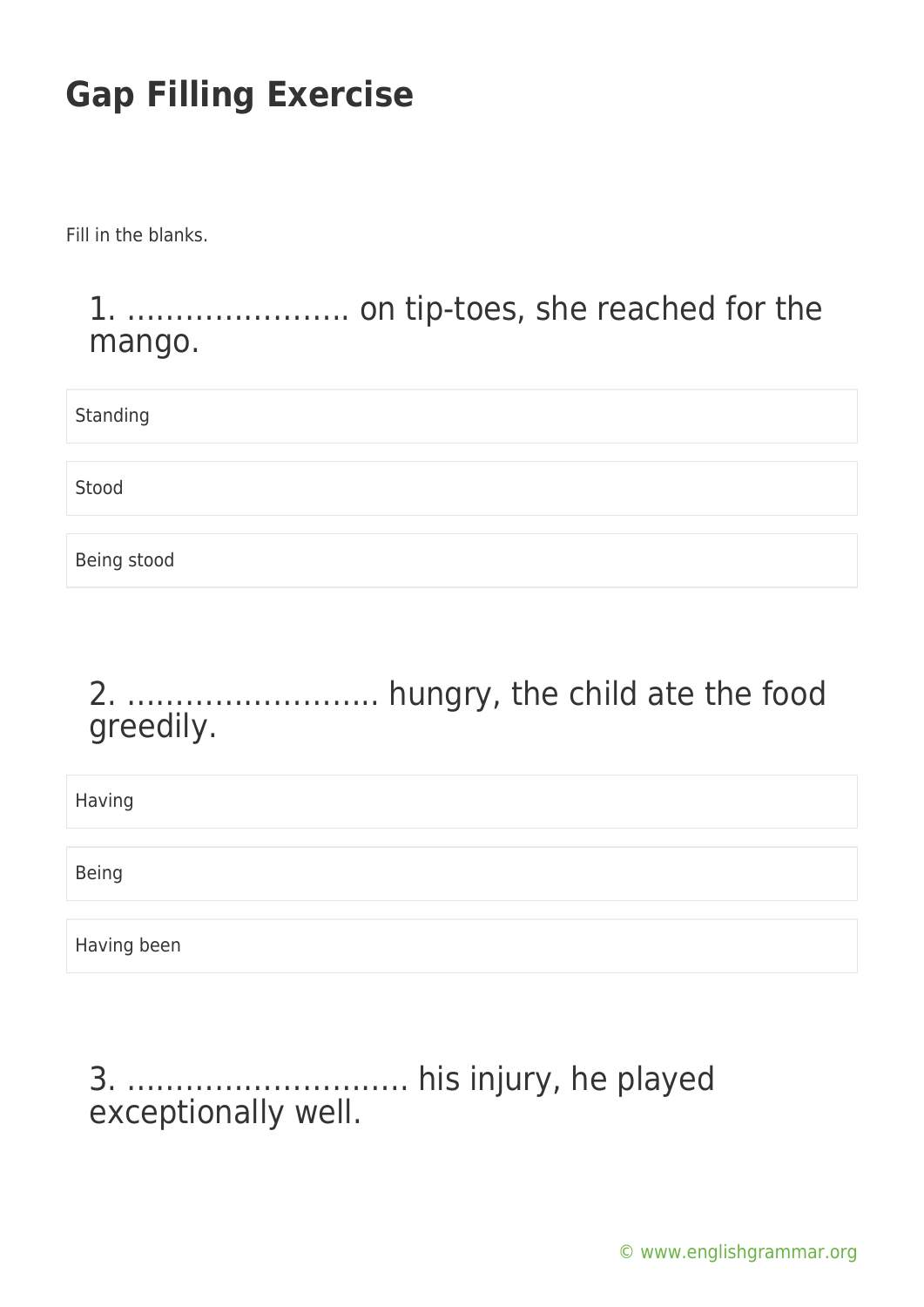| In spite of |  |  |
|-------------|--|--|
|             |  |  |
| However     |  |  |
|             |  |  |
| Although    |  |  |

#### 4. ……………………. injured his knee, he cannot walk.

Having

Being

Either could be used here

### 5. …………………………. himself in deep debt, he lost all hope.

Finding

Being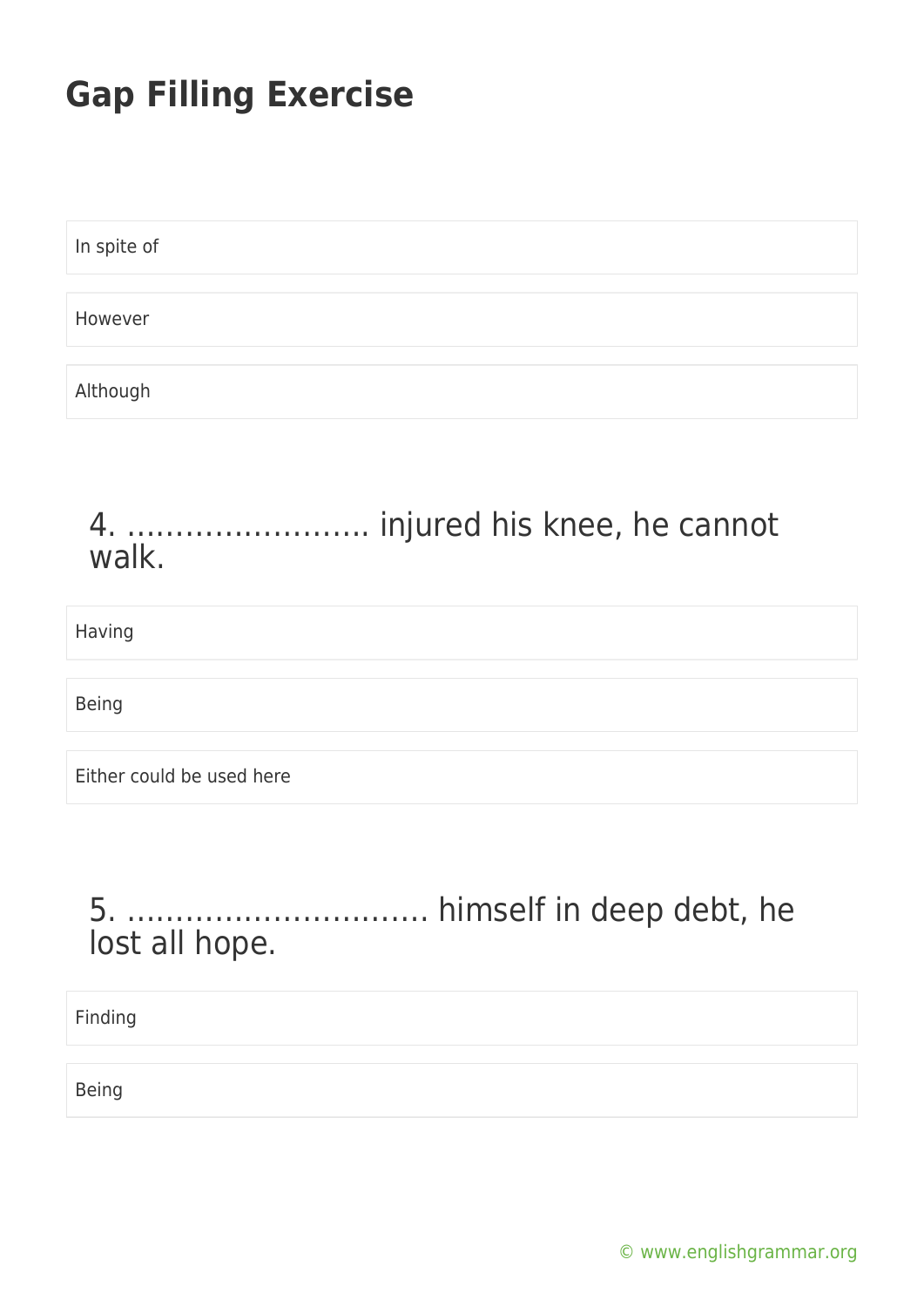Either could be used here

### 6. In the event of such a thing ………………………, I will resign.

happening

to happen

#### 7. He did not lose hope ……………………….. his repeated failures.

despite notwithstanding in spite of

All of these

[© www.englishgrammar.org](https://www.englishgrammar.org/)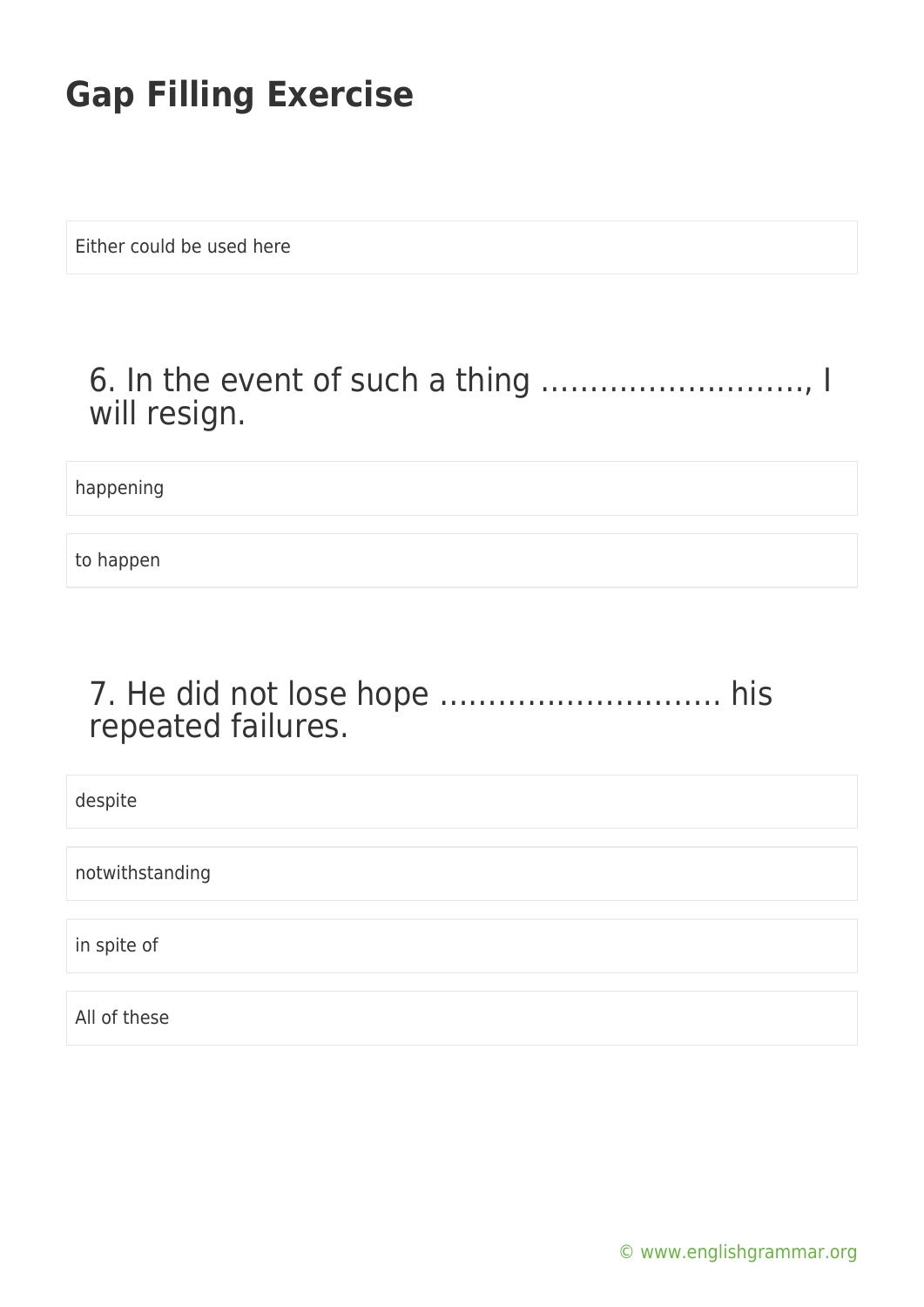### 8. …………………………. taking the tablet, I didn't get any relief.

In spite of

Despite

Either could be used here

### 9. ………………………. pity for the mouse, the seer turned it into a beautiful girl.

Feeling

Being feeling

Feel

### 10. ………………………….. tired, I lay down to sleep.

Being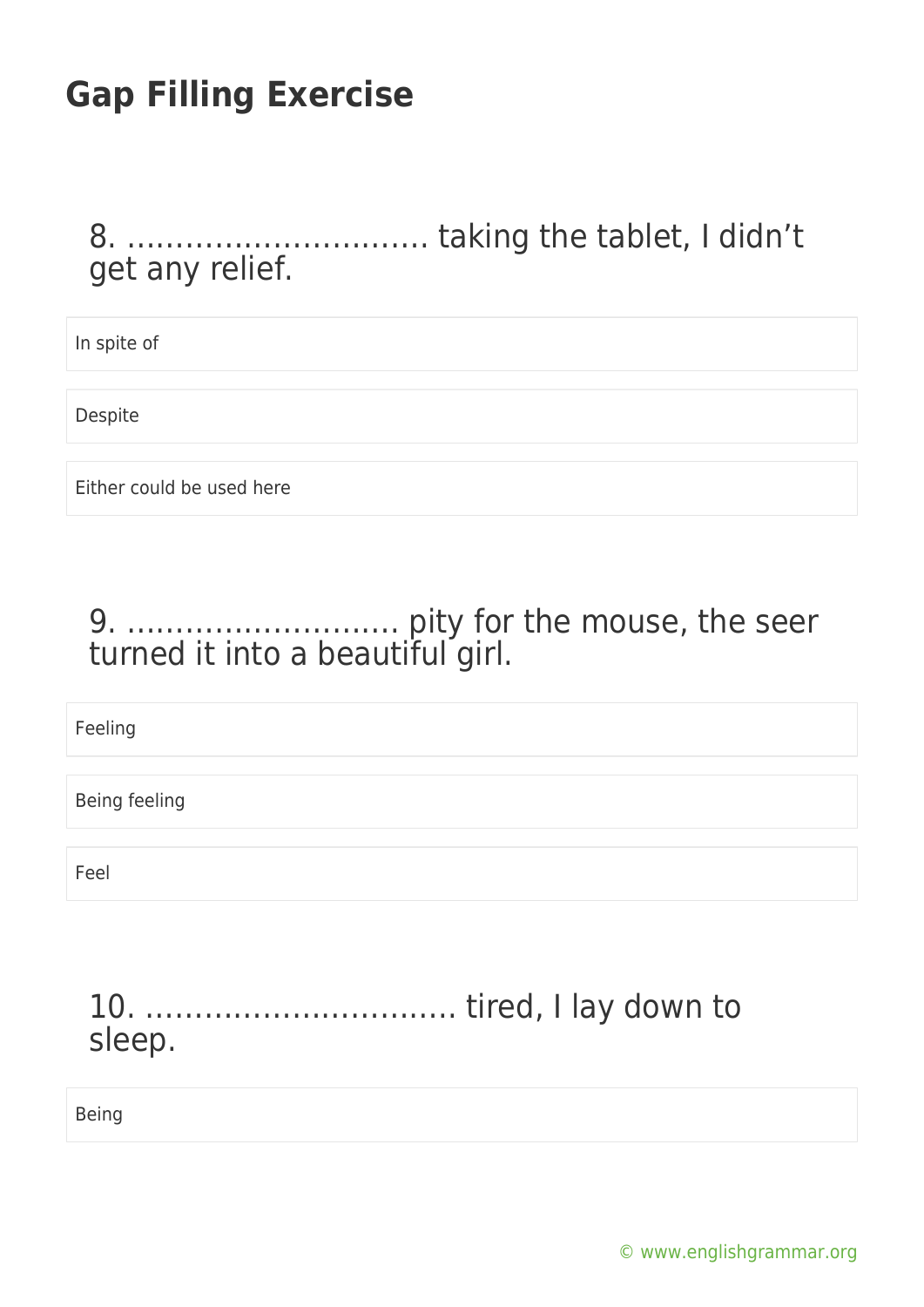Having

#### 11. …………………….. much blood, he struggled to stay awake.

Having lost

Being lost

Having losing

### 12. God ………………………., we shall meet again.

wills

willing

being willing

[© www.englishgrammar.org](https://www.englishgrammar.org/)